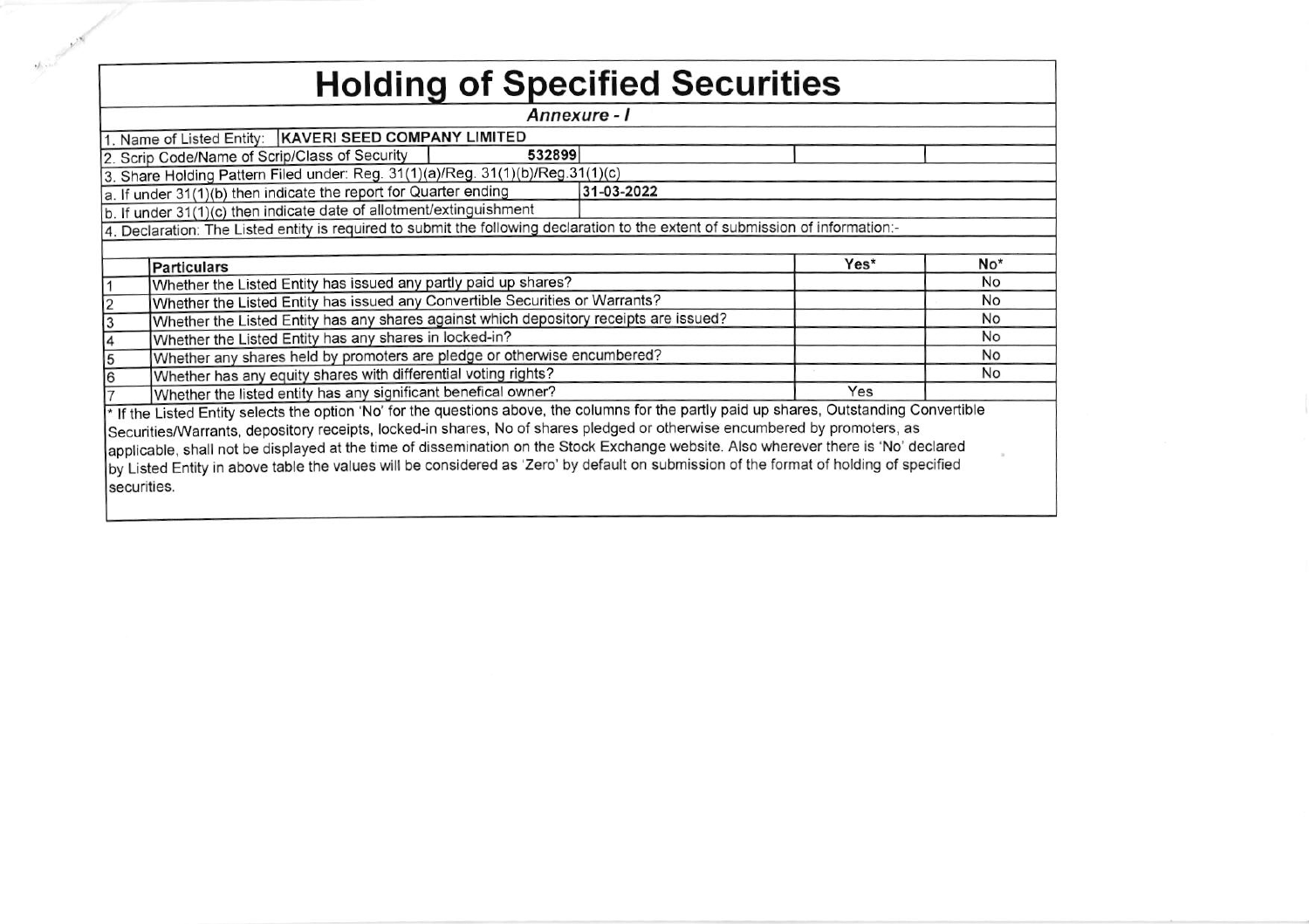|                             |                                     |                                                         |                                                                                  |                                                                                                        |                                                                                                                           | Table I - SUMMARY STATEMENT HOLDING OF SPECIFIED SECURITIES                    |                                                                                                                                                    |                                                       |                                                                                      |                                                                                                            |                                                      |                                                                                                                                                         |                                                                                                                                                                                                                                       |                                                                           |                                                                  |                                                                                             |                                                |                                                                                                            |
|-----------------------------|-------------------------------------|---------------------------------------------------------|----------------------------------------------------------------------------------|--------------------------------------------------------------------------------------------------------|---------------------------------------------------------------------------------------------------------------------------|--------------------------------------------------------------------------------|----------------------------------------------------------------------------------------------------------------------------------------------------|-------------------------------------------------------|--------------------------------------------------------------------------------------|------------------------------------------------------------------------------------------------------------|------------------------------------------------------|---------------------------------------------------------------------------------------------------------------------------------------------------------|---------------------------------------------------------------------------------------------------------------------------------------------------------------------------------------------------------------------------------------|---------------------------------------------------------------------------|------------------------------------------------------------------|---------------------------------------------------------------------------------------------|------------------------------------------------|------------------------------------------------------------------------------------------------------------|
| Cat<br>е<br>gor<br>У<br>(1) | Category of<br>shareholder<br>(II)  | No.s<br>of<br><b>Share</b><br>holder<br>s<br>(III)<br>6 | No. of<br>fully<br>paid up<br>equity<br><b>Share</b><br>held<br>(IV)<br>33497143 | $\cdot$ s<br>Pa<br>у<br>pa<br>id-<br>up<br>eq<br>У<br>Sh<br>ar<br>е<br>he<br>ld<br>(V)<br>$\mathbf{0}$ | No No.<br>of<br>of sha<br>res<br>rtl und<br>erly<br>ing<br>Dep<br>osit<br>ory<br>uit Rec<br>eipt<br>S<br>(VI)<br>$\Omega$ | Total nos.<br>shares<br>held<br>$(VII)$ =<br>$(IV)+(V)+(V)$<br>VI)<br>33497143 | <b>Sharehol</b><br>ding<br>as a % of<br>total<br>no. of<br>shares<br>(calculate<br>d as per<br>SCRR,19<br>57)<br>(VIII)<br>As a % of<br>$(A+B+C2)$ | Class<br>Equity<br>$\boldsymbol{x}$<br>57.44 33497143 | <b>No of Voting</b><br><b>Rights</b><br>C/a<br>SS<br>Oth<br>ers<br>v<br>$\mathbf{0}$ | <b>Number of Votting Rights</b><br>held in each class of<br>securities<br>(IX)<br><b>Total</b><br>33497143 | <b>Total</b><br>as a<br>$%$ of<br>$(A+B+C)$<br>57.44 | No.<br>of<br><b>Share</b><br>s<br>Unde<br>Outst<br>ating<br>conv<br>ertibl<br>е<br>secur<br>ities<br>(inclu<br>ding<br>Warr<br>ants)<br>(X)<br>$\Omega$ | <b>Sharehol</b><br>ding,<br>as a %<br>assuming<br>full<br>rlying conversio<br>n<br>of<br>convertib<br>le<br>securities<br>$($ as a $%$<br>of diluted<br>share<br>capital)<br>$(XI)=(VII)+$<br>(X)<br>As a % of<br>$(A+B+C2)$<br>57.44 | Number<br>of<br>Locked<br>in<br>shares<br>(XII)<br>No.<br>(a)<br>$\Omega$ | As a<br>$%$ of<br>total<br>shar<br>es<br>held<br>(b)<br>$\Omega$ | Number of<br><b>Shares</b><br>pledged or<br>otherwise<br>encumbered<br>(XIII)<br>No.<br>(a) | As a %<br>of<br>total<br>shares<br>held<br>(b) | Number<br>of<br>equity<br>shares<br>held<br>in<br>demateri<br>alized<br>form<br>(XIV)<br>0 0.0000 33497143 |
|                             | (A) Promoter & Promoter Group       |                                                         |                                                                                  |                                                                                                        |                                                                                                                           |                                                                                |                                                                                                                                                    |                                                       |                                                                                      |                                                                                                            |                                                      |                                                                                                                                                         |                                                                                                                                                                                                                                       |                                                                           |                                                                  |                                                                                             |                                                |                                                                                                            |
| (B)                         | Public                              | 67279                                                   | 23949026                                                                         | $\mathbf{0}$                                                                                           | 0                                                                                                                         | 23949026                                                                       |                                                                                                                                                    | 41.06 23949026                                        | 0                                                                                    | 23949026                                                                                                   | 41.06                                                | 0                                                                                                                                                       | 41.06                                                                                                                                                                                                                                 | $\mathbf{O}$                                                              | 0                                                                | $\Omega$                                                                                    |                                                | 0 23949005                                                                                                 |
| (C)                         | Non Promoter-Non Public             |                                                         | 875491                                                                           | 0                                                                                                      | 0                                                                                                                         | 875491                                                                         | 1.50                                                                                                                                               | 875491                                                | 0                                                                                    | 875491                                                                                                     | 1.50                                                 | $\mathbf 0$                                                                                                                                             | 1.50                                                                                                                                                                                                                                  | $\circ$                                                                   | 0                                                                | <b>NA</b>                                                                                   | <b>NA</b>                                      | 875491                                                                                                     |
|                             | (C1) Shares underlying DRs          | 0                                                       |                                                                                  | $\mathbf{0}$                                                                                           | 0                                                                                                                         | $\Omega$                                                                       |                                                                                                                                                    | 0                                                     | 0                                                                                    | $\Omega$                                                                                                   | 0.000                                                | 0                                                                                                                                                       | 0.000                                                                                                                                                                                                                                 | $\circ$                                                                   | 0                                                                | <b>NA</b>                                                                                   | <b>NA</b>                                      | O                                                                                                          |
|                             | (C2) Shares held by Employee Trusts |                                                         | 875491                                                                           | $\mathbf{0}$                                                                                           | 0                                                                                                                         | 875491                                                                         | 1.50                                                                                                                                               | 875491                                                | $^{\circ}$                                                                           | 875491                                                                                                     | 1.50                                                 | $\Omega$                                                                                                                                                | 1.50                                                                                                                                                                                                                                  | $\Omega$                                                                  | $\circ$                                                          | <b>NA</b>                                                                                   | <b>NA</b>                                      | 875491                                                                                                     |
|                             | Total                               | 67286                                                   | 58321660                                                                         | $\mathbf{0}$                                                                                           | 0                                                                                                                         | 58321660                                                                       |                                                                                                                                                    | 100.00 58321660                                       | 0                                                                                    | 58321660                                                                                                   | 100.00                                               | $\mathbf{0}$                                                                                                                                            | 100.00                                                                                                                                                                                                                                | $\mathbf{0}$                                                              | $\mathbf{0}$                                                     |                                                                                             |                                                | 58321639                                                                                                   |

A STORES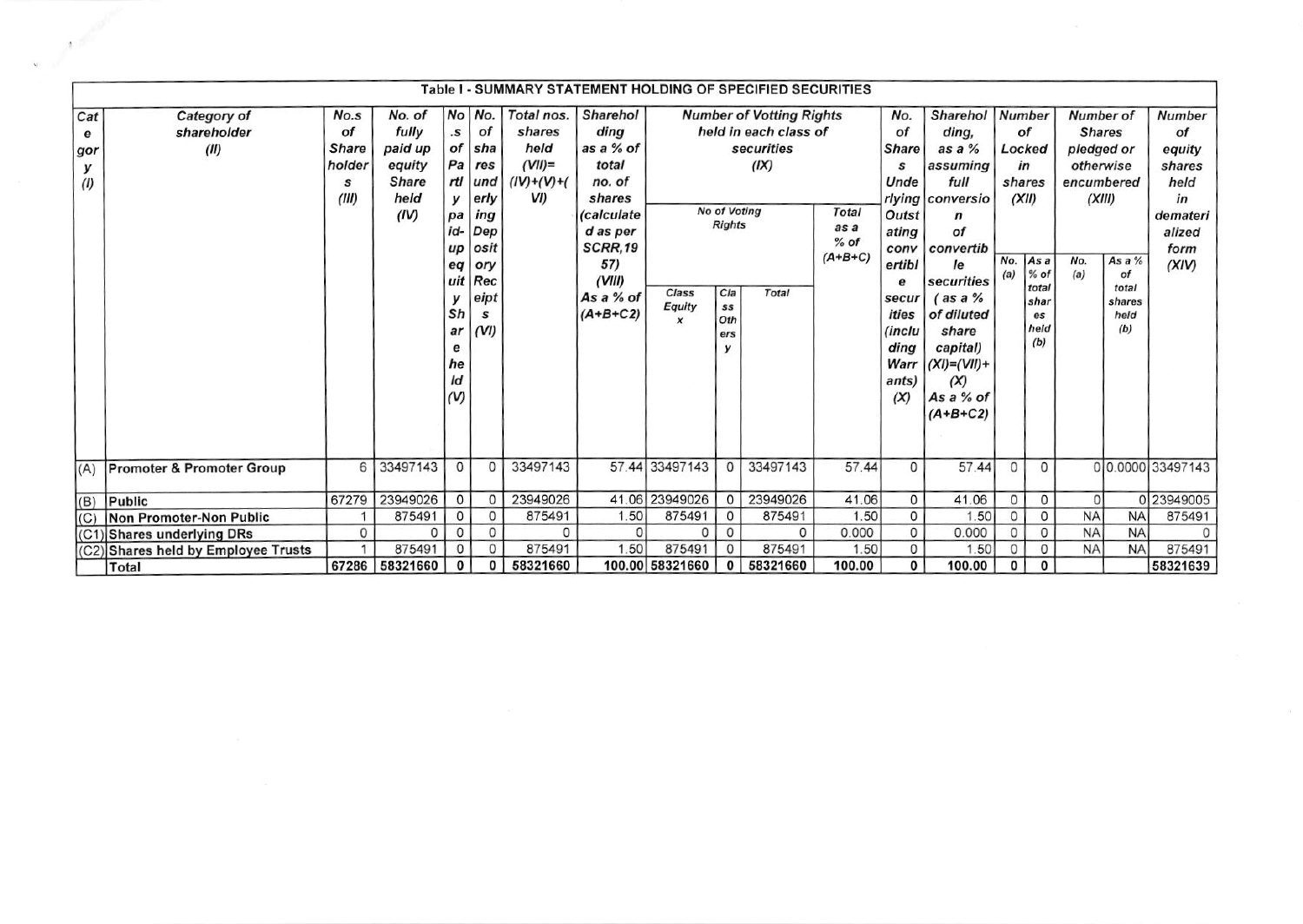|                                         |                                                                             |             |                                               |                                                                      |                                                                     |                                                                                                            | Table II - STATEMENT SHOWING SHAREHOLDING PATTERN OF THE PROMOTER AND PROMOTER GROUP |                                                                                                                   |                                     |                                                                          |                                                                                               |                                             |                                                                                                                                              |                                                                                                                                                                                                                                                     |              |                                                                                                                      |            |                                                                                                                                                     |                                                         |
|-----------------------------------------|-----------------------------------------------------------------------------|-------------|-----------------------------------------------|----------------------------------------------------------------------|---------------------------------------------------------------------|------------------------------------------------------------------------------------------------------------|--------------------------------------------------------------------------------------|-------------------------------------------------------------------------------------------------------------------|-------------------------------------|--------------------------------------------------------------------------|-----------------------------------------------------------------------------------------------|---------------------------------------------|----------------------------------------------------------------------------------------------------------------------------------------------|-----------------------------------------------------------------------------------------------------------------------------------------------------------------------------------------------------------------------------------------------------|--------------|----------------------------------------------------------------------------------------------------------------------|------------|-----------------------------------------------------------------------------------------------------------------------------------------------------|---------------------------------------------------------|
|                                         | Category & Name of<br>the<br>shareholders<br>(1)                            | PAN<br>(11) | No of<br><b>Share</b><br>holde<br>rs<br>(III) | No of<br>fully<br>paid up<br>equity<br><b>Shares</b><br>held<br>(IV) | Partl<br>у<br>paid-<br>up<br>equi<br>ty<br>Shar<br>е<br>held<br>(V) | No.<br>Οf<br>shar<br>es<br>unde<br>rlyin<br>$\boldsymbol{g}$<br>Dep<br>osito<br>ry<br>Rece<br>ipts<br>(VI) | shares<br>held<br>$(VII)$ =<br>$(IV)+(V)+(V)$<br>VI)<br>$\langle \sigma \rangle$     | Total nos. Sharehol<br>ding<br>℅<br>calculate<br>d as per<br>SCRR,19<br>57<br>As a %<br>οf<br>$(A+B+C2$<br>(VIII) | Class<br>Equity<br>$\boldsymbol{x}$ | No of Voting<br><b>Rights</b><br>Clas<br>$\mathbf{s}$<br>Othe<br>rs<br>у | <b>Number of Voting Rights</b><br>held in each class of<br>securities<br>(IX)<br><b>Total</b> | <b>Total</b><br>as a<br>$%$ of<br>$(A+B+C)$ | No.<br>of<br>Shar<br>es<br>Und<br>erlyi<br>ng<br>Outs<br>g<br>con<br>verti<br>ble<br>secu<br>ritie<br>s<br>(incl<br>g<br>Warr<br>ants<br>(X) | <b>Sharehol</b><br>ding,<br>as a %<br>assuming<br>full<br>conversio<br>$\boldsymbol{n}$<br>of<br>tatin convertibl<br>e<br>securities<br>$($ as a $%$<br>of diluted<br>share<br>capital)<br>$(XI)=(VII)+$<br>(X)<br>udin   As a $%$ of<br>$(A+B+C2)$ | (a)          | <b>Number</b><br>of<br>Locked<br>in<br>shares<br>(XII)<br>$No.$ As a<br>$%$ of<br>total<br>share<br>s<br>held<br>(b) | No.<br>(a) | <b>Number</b><br>of<br><b>Shares</b><br>pledged<br>or<br>otherwise<br>encumber<br>ed<br>(XIII)<br>As a<br>$%$ of<br>total<br>share<br>s held<br>(b) | <b>Number</b><br>equity<br>shares<br>demateri<br>alized |
| 1 Indian                                |                                                                             |             |                                               |                                                                      |                                                                     |                                                                                                            |                                                                                      |                                                                                                                   |                                     |                                                                          |                                                                                               |                                             |                                                                                                                                              |                                                                                                                                                                                                                                                     |              |                                                                                                                      |            |                                                                                                                                                     |                                                         |
| (HUF)                                   | (a) Individuals/Hindu undivided Family<br>VENKATA BHASKAR<br>RAO GUNDAVARAM | AAAHG6481R  |                                               | 9985649                                                              | Οl                                                                  | n                                                                                                          | 9985649                                                                              | 17.1217                                                                                                           | 9985649                             | $\Omega$                                                                 | 9985649                                                                                       | 17.1217                                     | $\Omega$                                                                                                                                     | 17.1217                                                                                                                                                                                                                                             | 0l           | 0.00                                                                                                                 | $\circ$    | 0.00                                                                                                                                                | 9985649                                                 |
| <b>GUNDAVARAM</b><br><b>RAO</b>         | <b>VENKATA BHASKAR</b>                                                      | AARPG8379F  |                                               | 5358530                                                              | 0                                                                   | $\Omega$                                                                                                   | 5358530                                                                              | 9.1879                                                                                                            | 5358530                             | $\Omega$                                                                 | 5358530                                                                                       | 9.1879                                      | $\Omega$                                                                                                                                     | 9.1879                                                                                                                                                                                                                                              | ΩI           | 0.00                                                                                                                 | $\circ$    | 0.00                                                                                                                                                | 5358530                                                 |
|                                         | PAVAN GUNDAVARAM                                                            | ABTPG8553E  |                                               | 2228876                                                              | 0                                                                   | $\Omega$                                                                                                   | 2228876                                                                              | 3.8217                                                                                                            | 2228876                             | 0                                                                        | 2228876                                                                                       | 3.8217                                      | 0                                                                                                                                            | 3.8217                                                                                                                                                                                                                                              | $\circ$      | 0.00                                                                                                                 | 0          | 0.00                                                                                                                                                | 2228876                                                 |
| <b>VAMSHEEDHAR</b><br>CHENNAMANENI      |                                                                             | ADVPC1241M  | 1                                             | 976587                                                               | $\Omega$                                                            | $\Omega$                                                                                                   | 976587                                                                               | 1.6745                                                                                                            | 976587                              | 0                                                                        | 976587                                                                                        | 1.6745                                      | $\Omega$                                                                                                                                     | 1.6745                                                                                                                                                                                                                                              | <sup>O</sup> | 0.00                                                                                                                 | $\Omega$   | 0.00                                                                                                                                                |                                                         |
| <b>MITHUN CHAND</b><br>CHENNAMANENI     |                                                                             | AFRPC8969E  | $\mathbf{1}$                                  | 857344                                                               | 0                                                                   | $\Omega$                                                                                                   | 857344                                                                               | 1.4700                                                                                                            | 857344                              | 0                                                                        | 857344                                                                                        | 1.4700                                      | $\Omega$                                                                                                                                     | 1.4700                                                                                                                                                                                                                                              | 0            | 0.00                                                                                                                 | 0          | 0.00                                                                                                                                                |                                                         |
| <b>VANAJA DEVI</b><br><b>GUNDAVARAM</b> |                                                                             | AHBPG5812G  |                                               | 14090157                                                             | $\Omega$                                                            | $\overline{0}$                                                                                             | 14090157                                                                             | 24.1594                                                                                                           | 14090157                            |                                                                          | 0 14090157                                                                                    | 24.1594                                     | $\Omega$                                                                                                                                     | 24.1594                                                                                                                                                                                                                                             | 0            | 0.00                                                                                                                 | $\Omega$   | 0.001                                                                                                                                               | 14090157                                                |
| Total                                   |                                                                             |             |                                               |                                                                      |                                                                     |                                                                                                            |                                                                                      |                                                                                                                   |                                     |                                                                          |                                                                                               |                                             |                                                                                                                                              |                                                                                                                                                                                                                                                     |              |                                                                                                                      |            |                                                                                                                                                     |                                                         |